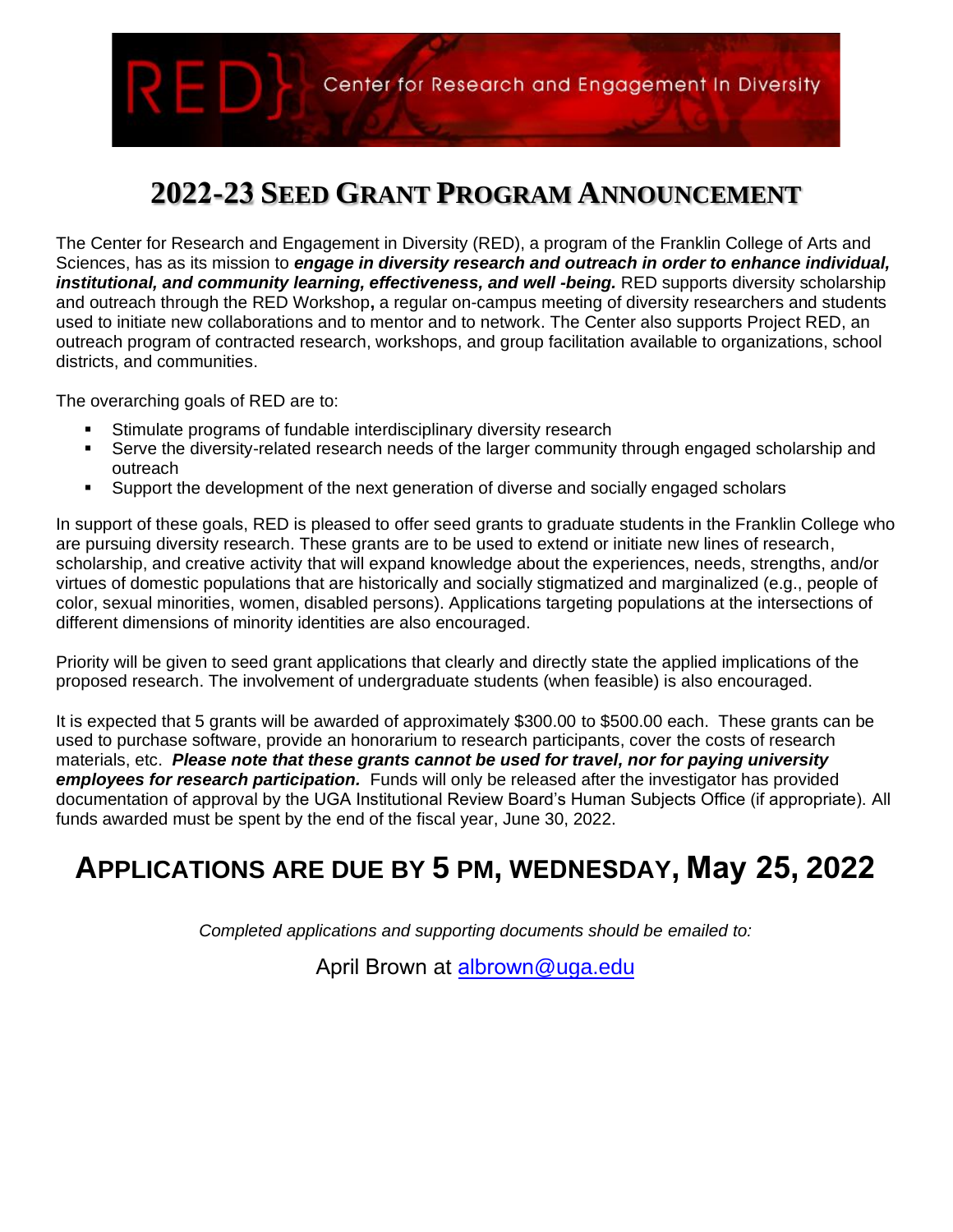

### **2022-23 SEED GRANT PROGRAM APPLICATION**

| Number of years in current graduate program? __________ years |  |
|---------------------------------------------------------------|--|

### **All of the requirements below must be met before an application may be fully considered for a seed grant.**

• PLEASE ATTACH AND SUBMIT THE FOLLOWING WITH YOUR APPLICATION •

*(check items below)*

A 3-4 page, double-spaced, abstract of the research to be investigated. This abstract must include:

- a. An introduction and rationale of the topic to be investigated
- b. A discussion of the methodology to be used
- c. A statement regarding how the (domestic) minority population to be studied is significant to the advancement of this line of research
- d. A statement regarding how the minority community studied will benefit from the proposed study
- e. A statement identifying the undergraduate student(s) to participate in the proposed research, or the mechanism to be used to recruit an undergraduate team member
- f. A statement, that, if funded, the student will deliver a brief presentation of his or her findings at the conclusion of the award period
- A brief letter of support from the faculty member who will serve as the research supervisor

A brief budget that includes how funds will be used, with a statement of justification for each item (again**,**  unfortunately funds cannot be used to fund any travel).